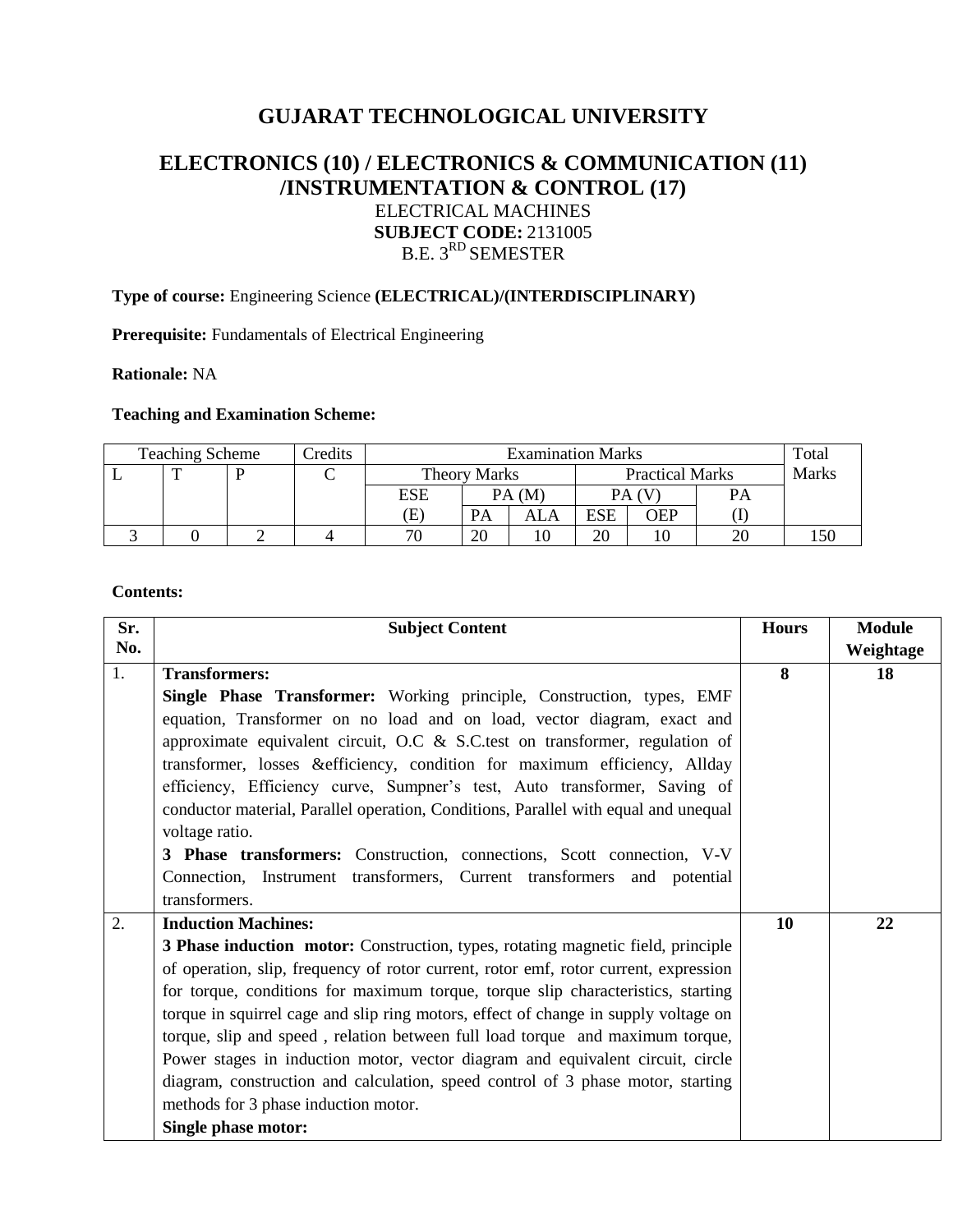| Double revolving field theory, starting methods, no load and block rotor test,                                                                                                                                                                                                                                                                                                                                                                                                                                                                                                                              |       |     |
|-------------------------------------------------------------------------------------------------------------------------------------------------------------------------------------------------------------------------------------------------------------------------------------------------------------------------------------------------------------------------------------------------------------------------------------------------------------------------------------------------------------------------------------------------------------------------------------------------------------|-------|-----|
| equivalent circuit, types of single phase motor                                                                                                                                                                                                                                                                                                                                                                                                                                                                                                                                                             |       |     |
| 3.<br>Synchronous Machine: Alternator, Basic principle, construction, pitch factor,<br>distribution factor, emf equation, alternator on load, voltage regulation,<br>synchronous impedance method, mmf method, ZPF method, parallel operation,<br>synchronization of alternator.<br><b>Synchronous motor:</b>                                                                                                                                                                                                                                                                                               | 10    | 20  |
| Basic principle, methods of starting, application.<br><b>DC</b> Machines:<br>4.                                                                                                                                                                                                                                                                                                                                                                                                                                                                                                                             | 10    | 20  |
| <b>DC Generator:</b> Construction features, emf equation of dc generator, methods of<br>excitation, losses condition for maximum efficiency, armature reaction, interpoles<br>and compensating winding, commutation, methods of improving commutation,<br>characteristics of separately excited and self excited dc generator.<br>DC Motor: Working principle, voltage equation, condition for maximum power,<br>characteristics, operating characteristics of dc motor, torque developed, starting ,3<br>point and 4 point starter, speed control methods, swinburn's and break test of dc<br>shunt motor. |       |     |
| <b>Basic of Power transmission and distribution</b><br>5<br>Operation of different power plants using block diagram-different terminologies<br>like load factor, diversity factor, plant utilization factors etc.<br>Classification of transmission lines, transmission line parameters, ABCD<br>constants, Voltage regulation, Ferranti effect, efficiency of transmission line.<br>3-phase 3-wire and 3-phase 4-wire distribution system, feeders, distributors, main<br>lines, comparison of various distribution systems, load power factor improvement<br>techniques.                                  | 10    | 20  |
| <b>Total</b>                                                                                                                                                                                                                                                                                                                                                                                                                                                                                                                                                                                                | 48Hrs | 100 |

#### **Reference Books:**

- 1. Text of Electrical Technology;Vol -2; B. L. Theraja, and A. K. Theraja; S. Chand Publication
- 2. Electrical machines BY AshfaqHussain; Dhanpatrai and Co.
- 3. Principles of Electrical power systems by J. B. Gupta
- 4. Generalised theory of rotating machines By P S Bhimra

#### **Course Outcome:**

After learning the course the students should be able to :

- Understand working principle, performance, control and applications of AC, DC Machines and Transformer.
- Carry out basic experiments on AC, DC machine and Transformer.
- Identify, formulate and solve AC, DC machine and Transformer related problems.
- Understand the working and performance analysis of Transmission and Distribution of power.

#### **List of Experiments:**

- 1. To operate two single phase transformers of different KVA ratings in parallel and plot the variation of currents shared by each transformer versus load current.
- 2. To perform Open Circuit and Short circuit Test on a transformer and find its efficient and regulation.
- 3. Speed control of DC Shunt Motor using a) Armature control and b) field control methods